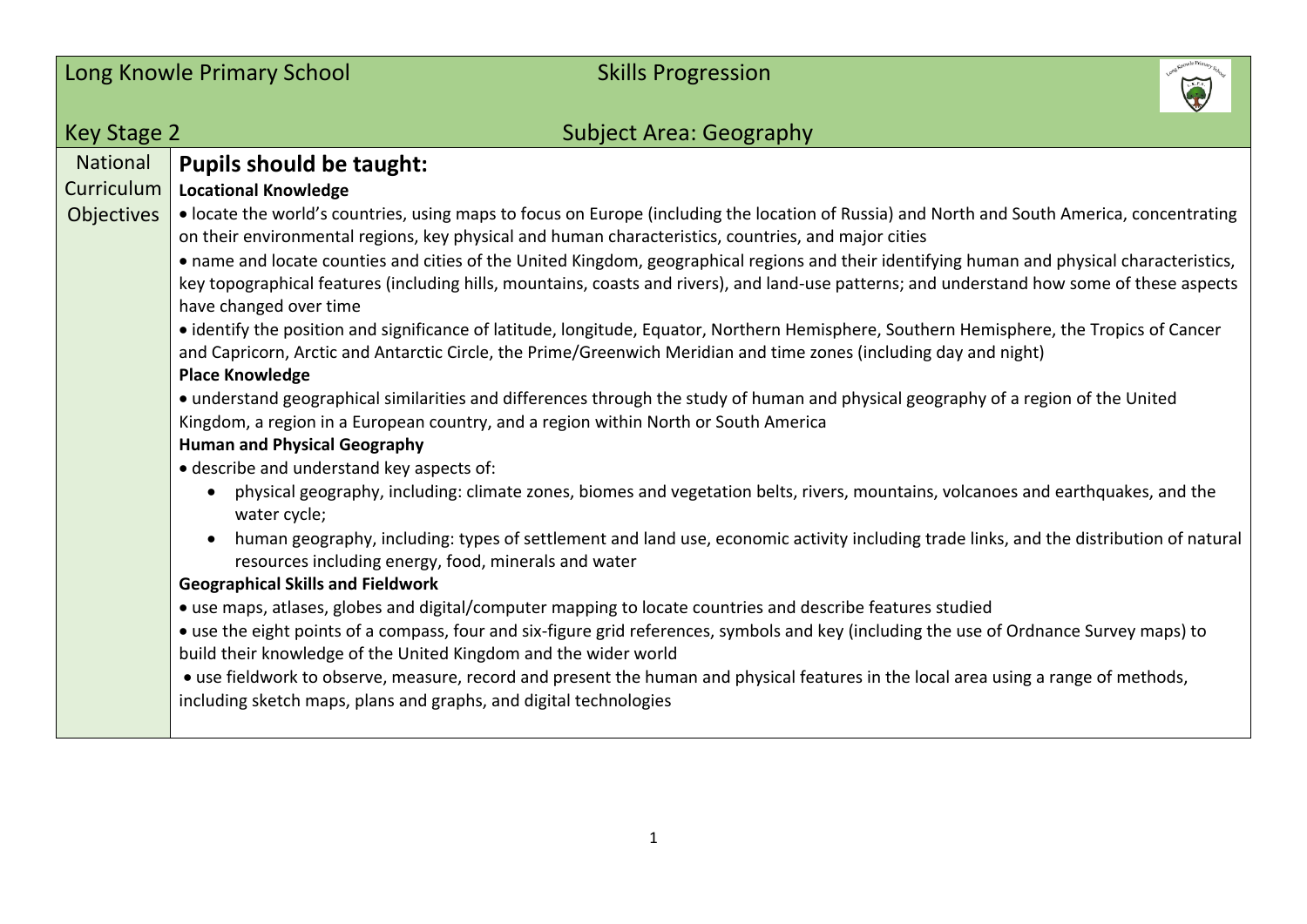|                                    | Year <sub>3</sub>                                                                                                                                                                                                                                                                                                                                   | Year 4                                                                                                                                                                                                                                                                                                                                     | Year <sub>5</sub>                                                                                                                                                                                                                                                                                                                                                                                                                                                                   | Year <sub>6</sub>                                                                                                                                                                                                                                                                                                                                 |
|------------------------------------|-----------------------------------------------------------------------------------------------------------------------------------------------------------------------------------------------------------------------------------------------------------------------------------------------------------------------------------------------------|--------------------------------------------------------------------------------------------------------------------------------------------------------------------------------------------------------------------------------------------------------------------------------------------------------------------------------------------|-------------------------------------------------------------------------------------------------------------------------------------------------------------------------------------------------------------------------------------------------------------------------------------------------------------------------------------------------------------------------------------------------------------------------------------------------------------------------------------|---------------------------------------------------------------------------------------------------------------------------------------------------------------------------------------------------------------------------------------------------------------------------------------------------------------------------------------------------|
| Locational<br>Knowledge            | • Locate the worlds countries,<br>using maps to focus on North<br>and South America,<br>concentrating on their<br>environmental regions, key<br>physical and human<br>characteristics, countries and<br>other major cities.<br>• Identify the position and<br>significance of Equator, N. and S.<br>Hemisphere, Tropics of Cancer<br>and Capricorn. | Name and locate countries and<br>cities of the UK, geographical<br>regions and their identifying<br>human and physical characteristics,<br>key topographical features (in hills,<br>mountains, coasts, features of<br>erosion and rivers) and land-use<br>patterns; and understand how<br>some of these aspects have<br>changed over time. | • Locate the main countries in<br>Europe. Locate and name<br>principal cities.<br>• Compare 2 different regions in<br>UK rural/urban.<br>• Locate and name the main<br>counties and cities in England.<br>• Linking with History, compare<br>land use maps of UK from past<br>with the present, focusing on<br>land use. Identify the position<br>and significance of<br>latitude/longitude and the<br>Greenwich Meridian.<br>• Linking with science, time zones,<br>night and day. | • Locate the worlds countries, using<br>maps to focus on Europe (inc the<br>location of Russia)<br>· Identify their main environmental<br>regions, key physical and human<br>characteristics, and major cities.<br>· Linking with local History, map<br>how land use has changed in local<br>area over time.                                      |
| Place<br>Knowledge                 | Compare a region in UK with a<br>region in N. or S. America with<br>significant differences and<br>similarities.                                                                                                                                                                                                                                    | Understand geographical<br>similarities and differences through<br>studying the human and physical<br>geography of a region of the UK.                                                                                                                                                                                                     | Understand geographical<br>similarities and differences through<br>studying the human and physical<br>geography of a region in the United<br>Kingdom and region in a European<br>country.                                                                                                                                                                                                                                                                                           | Compare a region in UK with a<br>region in a European country and<br>N. or S. America with geographical<br>differences and similarities.                                                                                                                                                                                                          |
| Human and<br>Physical<br>Geography | Describe and understand key<br>aspects of physical geography,<br>including: climate zones, biomes<br>and vegetation belts (link to work<br>on Rainforest).                                                                                                                                                                                          | Describe and understand key<br>aspects of:<br>• Physical geography including key<br>topographical features (inc hills,<br>mountains, coasts, rivers and the<br>water cycle)<br>• Human geography including<br>types of settlements and land<br>use in Britain: villages, towns,<br>cities.(link to Vikings/Saxons).                        | Describe and understand key<br>aspects of :<br>Physical geography including<br>volcanoes and earthquakes looking<br>at plate tectonics and the ring of<br>fire.                                                                                                                                                                                                                                                                                                                     | Describe and understand key<br>aspects of :<br>• Physical geography including<br>vegetation belts. Distribution of<br>natural resources focussing on<br>energy (link with coal mining past<br>History and eco-power in<br>D&T/Science)<br>• Human geography including<br>trade between UK and Europe.<br>Fair/unfair distribution of<br>resources |